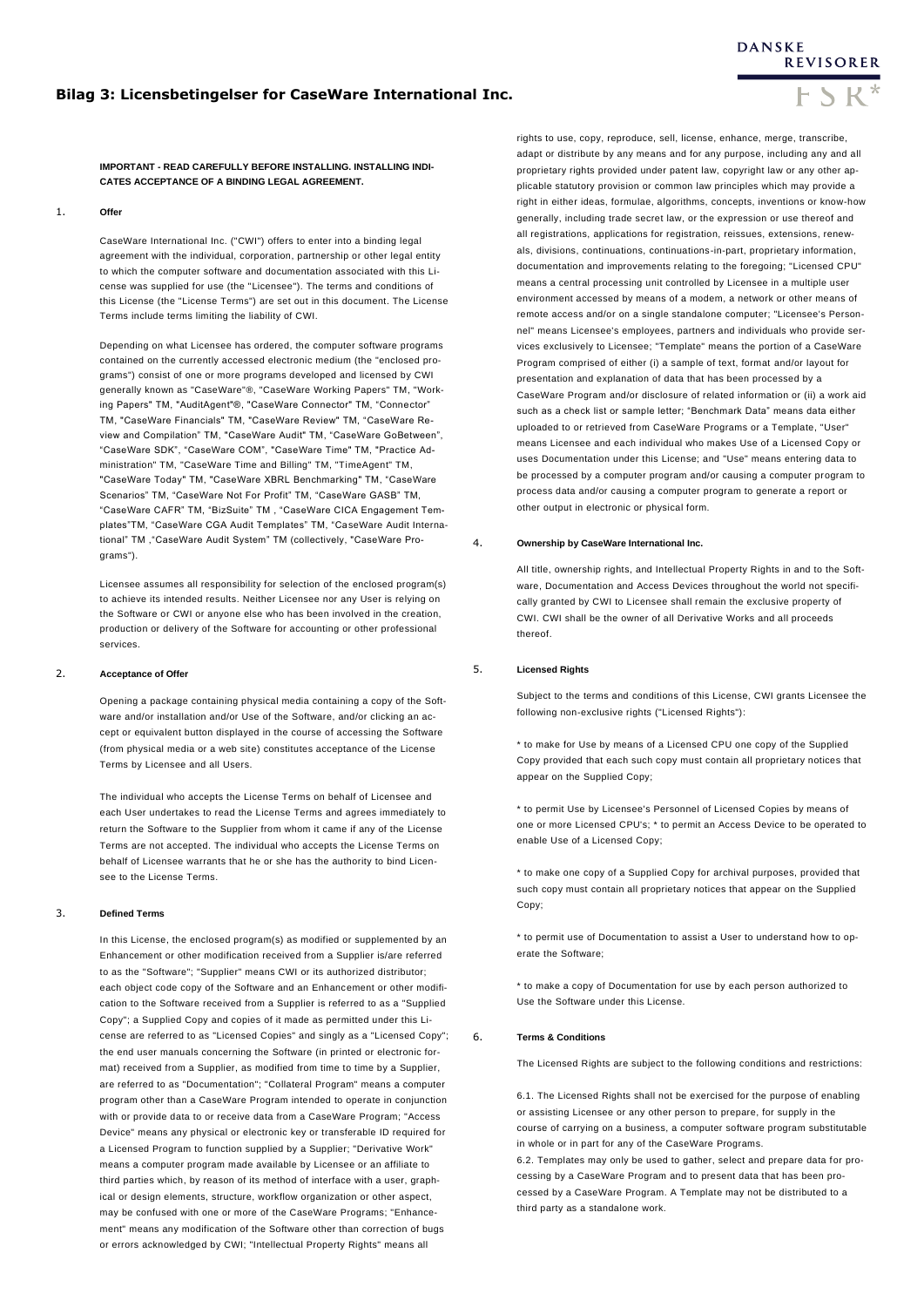**DANSKE REVISORER** 

# **Bilag 3: Licensbetingelser for CaseWare International Inc.**

6.3. If the Supplied Copy is not controlled by an Access Device, the aggregate number of individuals who at any time in a calendar year Use a Licensed Copy (the "User Pool") shall not exceed the number of persons for whom a license fee invoiced to Licensee by a Supplier has been paid (the "Permitted Number"). For the purposes of this License, the Permitted Number is indicated on the invoice issued by a Supplier in connection with supply of the Supplied Copy.

6.4. In order to validate this License and be able to Use or continue to Use some or all of the components of the Software, Licensee and each User may be required to register by telephone, Internet access to a CWI web site or other means as directed by the Software, provide the information and payment requested by the registration module and input Licensee's assigned validation key number as requested by the Software.

6.5. Licensee acknowledges that Licensed Rights may expire in whole or in part on a specified date and that the Software and/or Enhancement will then become inoperative in whole or in part if Licensee has not complied with the requirements of the Supplier for continuation of Licensed Rights after such date.

6.6. Licensee shall ensure that no User:

6.6.1. Uses a Licensed Copy or Documentation except under the terms and conditions contained in this License;

6.6.2. Modifies, translates, reverse engineers, decompiles or disassembles a Licensed Copy or an Access Device or makes a copy of an Access Device;

6.6.3. Creates a Derivative Work or merges a Licensed Copy or Documentation with another work;

6.6.4. Copies a Licensed Copy or Documentation except as permitted under this License;

6.6.5. Rents, leases, transfers or otherwise deals with rights to a Licensed Copy, Documentation or Access Device;

6.6.6. Removes any proprietary notices or labels on a Licensed Copy, Documentation or Access Device:

6.6.7. Knowingly uploads inaccurate Benchmark Data to CaseWare Programs.

# 7. **Excess Users**

If section 6.3 is applicable and at any time during a calendar year the User Pool exceeds the Permitted Number, Licensee shall immediately advise its Supplier of same in writing and pay Supplier's then prevailing license fee for each excess User and thereafter the Permitted Number shall be increased by such excess number.

# 8. **Exclusions & Limitations**

This License does not grant any right (i) to receive an Enhancement; or (ii) in or in respect of any computer programs, templates or other works ("Collateral Materials"); or (iii) any right to use the Trademark "CaseWare®" or any other trademark owned by CWI. Licensee shall have no rights with respect to the Software other than the Licensed Rights. Licensed Rights may not be exercised with another computer program if in order to achieve operability of the Software with such program it would be necessary to decompile the Software. CWI explicitly disclaims all representations, warranties and conditions with respect to Collateral Materials.

Title, ownership rights and Intellectual Property Rights in and to content accessed through the Software is the property of the applicable content owner and may be protected by applicable copyright or other law. This license grants no rights to such content.

Licensee acknowledges that a Supplied Copy may require an Access Device and that the Permitted Number shall not be increased by reason of such limitations or the absence of any such limitation.

Each User Acknowledges (i) the specific content of the Software and/or the Templates may not meet all current standards mandated by accounting or other regulatory bodies; (ii) any sample presentation, documents, letters and disclosures presented by the Software or Documentation are not designed to be descriptive or complete; (iii) neither the Software nor Documentation is a substitute for materials, methods or processes required by applicable law or practice guidelines or as an alternative to the User's judgement; (iv) that Benchmark Data may have errors or omissions and is provided "as is" with no guarantee of completeness, accuracy and timeliness and it is the User's responsibility to ensure the accuracy of the results obtained from the use of this information and (v) it is the User's responsibility to ensure that appropriate disclosures are made and applicable standards are met in a manner that meets the requirements of a particular jurisdiction.

# 9. **Limited Functionality Warranty**

9.1. CWI warrants to Licensee, subject to the limitations and conditions contained herein that for a period of 30 days from the date of delivery of a Supplied Copy (the "Warranty Period"), the Supplied Copy and related Access Device, if any, if operated as directed in the Documentation, will substantially achieve the functionality described in the Documentation.

9.2. This limited functionality warranty shall terminate immediately if:

9.2.1. any modifications are made to the Software other than pursuant to installation of an Enhancement or maintenance release received from a Supplier; or

9.2.2. the Software is used on or in conjunction with computer hardware or computer software other than the unmodified version of computer hardware and computer software with which the Software was designed to be used as described in the Documentation; or

9.2.3. any of the events referred to in sections 6.6.1 to 6.6.6 occurs or the terms of this License are otherwise breached.

9.3. CWI does not represent or warrant that:

9.3.1. the functions contained in the Software will operate in the combinations which may be selected by a User or will meet such User's requirements;

9.3.2. operation of the Software will not be interrupted or data lost by reason of defect in the Software including the inability of the Software to process dates expressed in 2 digit or 4 digit format occurring after December 31, 1999 or by reason of negligence on the part of a Supplier;

9.3.3. programming errors in the Software will be corrected;

9.3.4. the Software will accept data from, provide data to or otherwise operate in conjunction with a Collateral Program;

9.3.5. the security mechanism implemented by the Software will meet the User's requirements.

9.4. CWI's sole liability for any breach of this limited functionality warranty shall be, in CWI's sole discretion:

9.4.1. to advise Licensee how to achieve substantially the same functionality with the Software as described in the Documentation through a procedure different from that set forth in the Documentation; or

9.4.2. with respect to an Access Device, to replace the Access Device; or

9.4.3. to refund license fees paid by Licensee for the year in which CWI receives the notice referred to above.